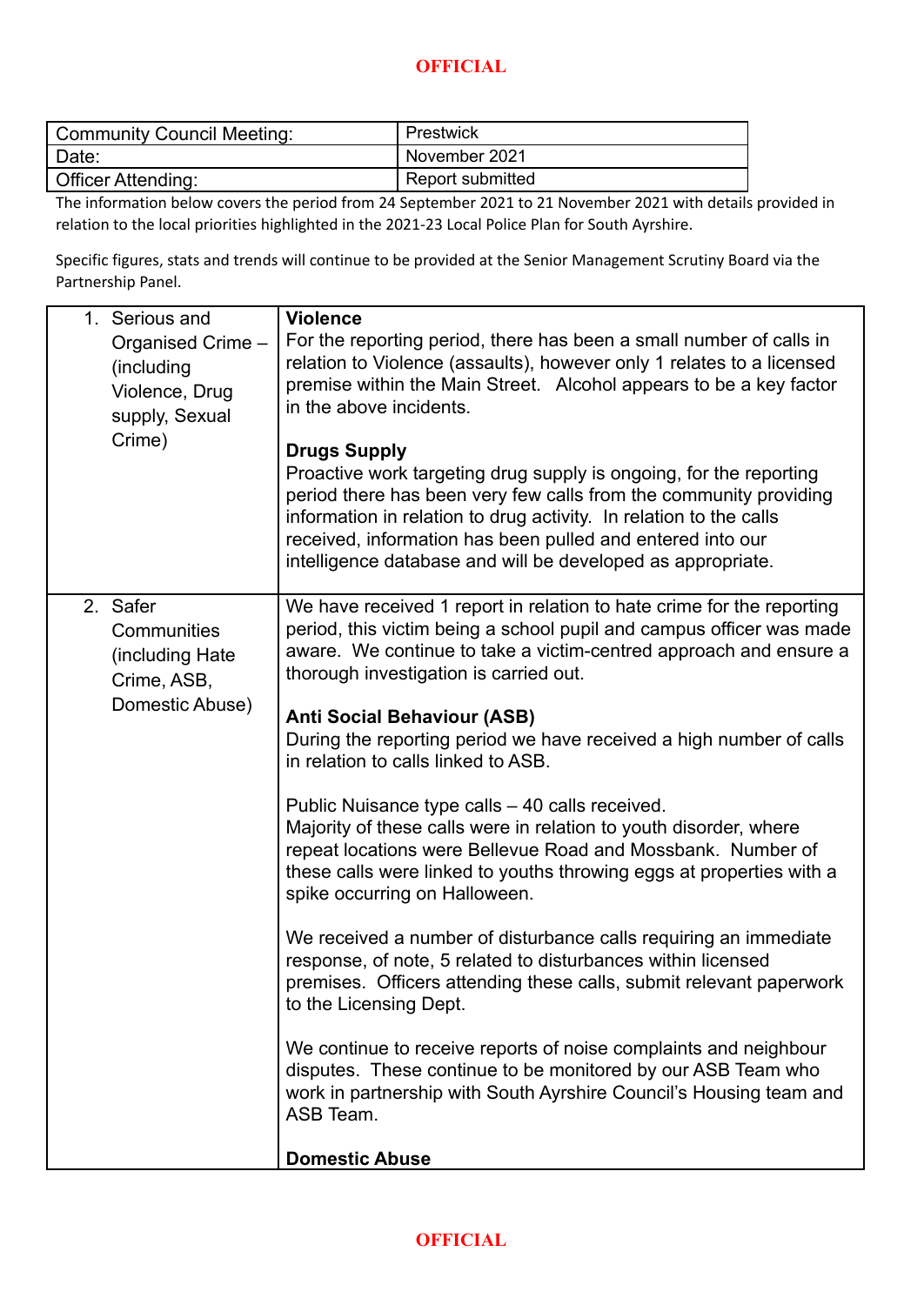## **OFFICIAL**

|                                                                         | This area of policing continues to be an area of focus, officers<br>provide support to victims and ensure with consent of the victim they<br>are referred to support agencies.                                                                                            |                                                                                                                                                                                                                                                                                                                                                                                                                                                                                                                                               |  |
|-------------------------------------------------------------------------|---------------------------------------------------------------------------------------------------------------------------------------------------------------------------------------------------------------------------------------------------------------------------|-----------------------------------------------------------------------------------------------------------------------------------------------------------------------------------------------------------------------------------------------------------------------------------------------------------------------------------------------------------------------------------------------------------------------------------------------------------------------------------------------------------------------------------------------|--|
|                                                                         |                                                                                                                                                                                                                                                                           |                                                                                                                                                                                                                                                                                                                                                                                                                                                                                                                                               |  |
| 3. Acquisitive Crime                                                    | Housebreaking                                                                                                                                                                                                                                                             | Nil                                                                                                                                                                                                                                                                                                                                                                                                                                                                                                                                           |  |
|                                                                         | Robbery                                                                                                                                                                                                                                                                   | Nil                                                                                                                                                                                                                                                                                                                                                                                                                                                                                                                                           |  |
|                                                                         | Fraud                                                                                                                                                                                                                                                                     | We have received a small number of calls in<br>relation to Fraud. 2 of these incidents relate to<br>local individuals being involved and positive lines of<br>enquiry being followed up.                                                                                                                                                                                                                                                                                                                                                      |  |
| 4. Community                                                            | <b>Substance Use</b>                                                                                                                                                                                                                                                      |                                                                                                                                                                                                                                                                                                                                                                                                                                                                                                                                               |  |
| Wellbeing                                                               | We deal with a high number of incidents whereby substance misuse<br>in relation to alcohol and or drugs is a factor. We work alongside<br>partner agencies to refer individuals for further support.                                                                      |                                                                                                                                                                                                                                                                                                                                                                                                                                                                                                                                               |  |
|                                                                         | <b>Children &amp; Young People</b><br>Nothing to report on of note for this meeting.                                                                                                                                                                                      |                                                                                                                                                                                                                                                                                                                                                                                                                                                                                                                                               |  |
|                                                                         | <b>Welfare Concerns</b>                                                                                                                                                                                                                                                   | We continue to respond to a high number of these types of incidents,<br>which often take up a considerable amount of time of officers. These<br>incidents can vary from persons suffering from mental health<br>concerns to elderly members of the community requiring assistance.<br>For the reporting period, 6 concern for person type calls required an<br>immediate response. We work alongside partner agencies to deal<br>with the incidents in a timeously manner as possible ensuring<br>individuals speak with the relevant agency. |  |
| 5. Road Safety (Drink<br>/ Drug Driving,<br>Speeding,<br>Disqualified / | We continue to receive a number of reports in relation to road safety.<br>These range from speeding complaints, parking complaints, vehicle<br>breakdowns.<br>We have also dealt with a small number of drivers in relation to                                            |                                                                                                                                                                                                                                                                                                                                                                                                                                                                                                                                               |  |
| <b>Uninsured Driving)</b>                                               |                                                                                                                                                                                                                                                                           | driving without relevant paperwork eg insurance.                                                                                                                                                                                                                                                                                                                                                                                                                                                                                              |  |
| Up-coming events                                                        | <b>Festive Events / Activities</b>                                                                                                                                                                                                                                        |                                                                                                                                                                                                                                                                                                                                                                                                                                                                                                                                               |  |
| Other Matters / appeals                                                 | It is expected the night time economy will greatly increase over the<br>festive period and an action plan will be implemented to increase<br>Police presence at key times. Street Pastors are also providing<br>patrols in the area to offer assistance to those in need. |                                                                                                                                                                                                                                                                                                                                                                                                                                                                                                                                               |  |
|                                                                         |                                                                                                                                                                                                                                                                           | Also of note, for the reporting period, we have received a number of<br>calls regarding shopliftings, in particular at Tesco Express, Main                                                                                                                                                                                                                                                                                                                                                                                                    |  |

## **OFFICIAL**